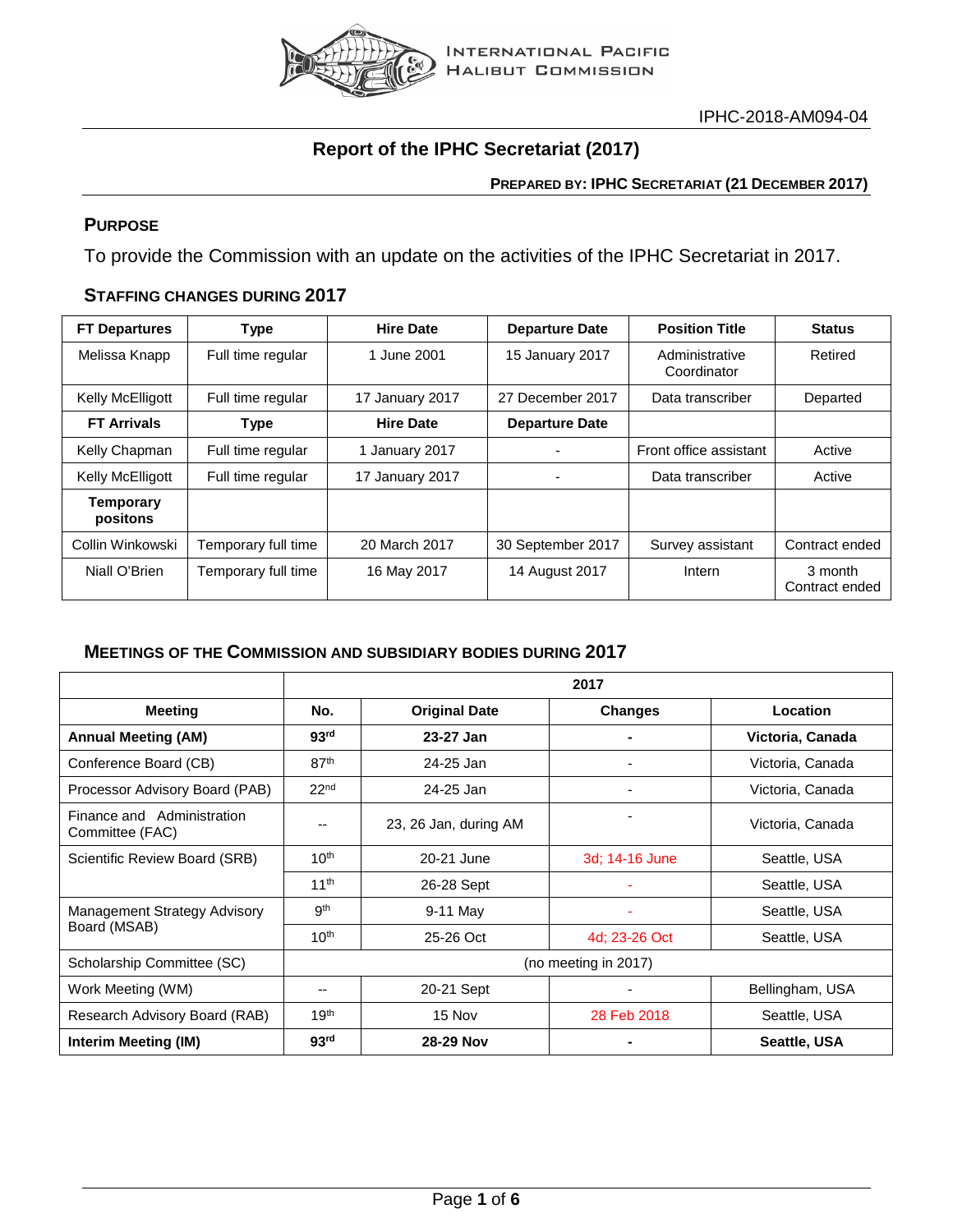# **IPHC FISHERY REGULATIONS (2017)**

In 2017, the Commission adopted **four (4)** fishery regulations in accordance with Article III of the Convention, as follows:

# **1)** *IPHC Pacific halibut fishery regulations, Section 13. Size Limits*

IPHC-2017-AM093-R, para. 48: *The Commission ADOPTED a proposal aimed at eliminating a recently identified bias in Pacific halibut removal estimates (net weight), by requiring all commercial Pacific halibut to be landed and weighed with their heads attached for data reporting purposes and to be subject to the 32-inch minimum size limit (IPHC-2017-AM093-PropA), which supersedes Section 13 of the IPHC Pacific halibut fishery regulations. An exemption was agreed upon whereby vessels that freeze Pacific halibut at sea may possess and land their frozen fish with the head removed subject to the 24-inch minimum size limit if possessed or landed with the head removed (Appendix VI).* 

# **2)** *IPHC Pacific halibut fishery regulations, Section 18. Fishing Multiple Regulatory Areas*

IPHC-2017-AM093-R, para. 54: *The Commission ADOPTED a proposal aimed at harmonising IPHC and NMFS regulations regarding fishing in multiple regulatory areas in Alaska (Appendix VII), which supersedes Section 18 of the IPHC Pacific halibut fishery regulations.*

# *3) 2017 Catch limits*

IPHC-2017-AM093-R, para. 71: *The Commission ADOPTED catch limits for 2017 as provided at Appendix VIII.*

# *4) Fishing periods*

IPHC-2017-AM093-R, para. 72: *The Commission ADOPTED fishing periods for 2017 as provided at Appendix IX, thereby superseding Section 8 of the IPHC halibut fishery regulations.*

# **INTERACTIONS WITH CONTRACTING PARTIES**

# *CANADA*

a) Identification of concerns with the current process of estimating Pacific halibut biological distribution

The IPHC Secretariat continues to hear concern from Canadian representatives regarding the IPHC's current understanding of Pacific halibut biological distribution. Commentary indicates that the current methodology is underrepresenting the amount of the coastwide Pacific halibut stock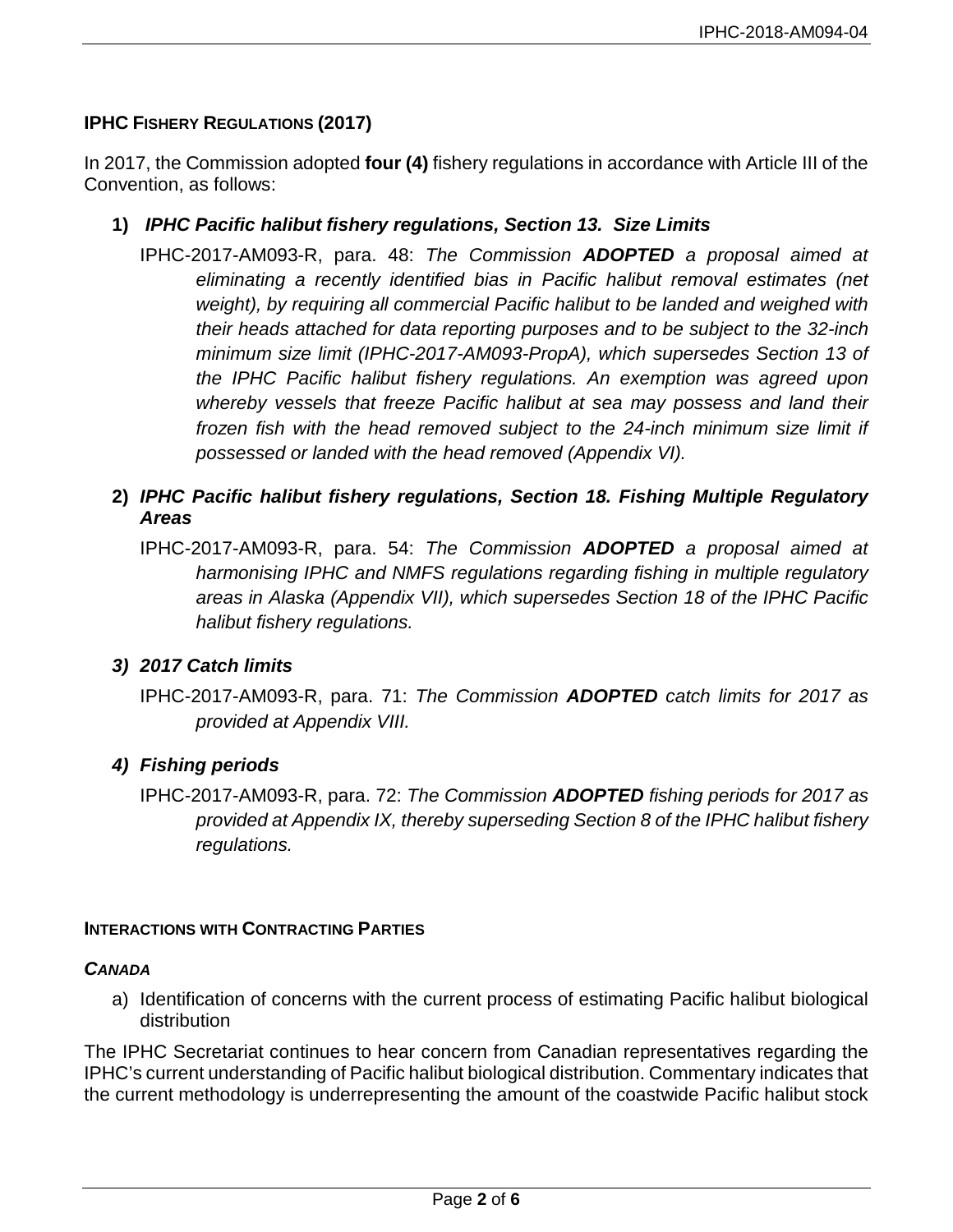that is within Canadian waters. Reports of large Pacific halibut and high catch rates are thought to further support this claim. The IPHC is expanding the fisheries-independent setline survey (FISS) in Canadian waters in the summer of 2018. We are confident that this expansion will increase our collective knowledge of Pacific halibut biological distribution, as it will cover a greater range (deeper and shallower depths) than the current setline survey design. The setline survey expansion comes at a challenging time as DFO is managing fishery impact restrictions in areas where the setline survey is proposed. The IPHC Secretariat is working closely with DFO staff to alleviate the impact of these fishery restrictions on the current IPHC fisheriesindependent setline survey stations and the stations necessary for the expansion.

#### **UNITED STATES OF AMERICA**

#### *North Pacific Fisheries Management Council (NPFMC)*

#### a) **Joint meetings**

A one-day Joint Session of IPHC Commissioners and NPFMC Council Members was held on 7 June 2017. The session was held as part of the Council process. The majority of Council Members were supportive of an periodic Joint Session, held in conjunction with one of the bodies' meetings to reduce travel obligations. However, it was not agreed to make this a formal standing body.

#### b) **Abundance-Based Management of Pacific halibut bycatch**

The Council's Abundance-Based Management Working Group (ABMWG) developed a [discussion paper](http://npfmc.legistar.com/gateway.aspx?M=F&ID=c58db10b-f3e7-4f64-9797-87dfa4f59dc7.pdf) describing indices and potential alternatives for abundance-based management (ABM) of Pacific halibut in the Bering Sea. The discussion paper was presented to the NPFMC in April of 2017. The Council felt that there was not enough information to develop specific alternatives for the ABM working group to analyze, and they put forward a [motion](http://npfmc.legistar.com/gateway.aspx?M=F&ID=18bf7c1e-43b7-43cf-a453-6a8fc479a6f9.pdf) providing guidance for further developments to be provided at the October 2017 NPFMC meeting.

Further clarification was received at the June NPFMC meeting after a summary of the ABM progress and an outline of the discussion paper for October was presented at the Joint IPHC/NPFMC meeting in Juneau, AK and to the Council. This [motion](http://npfmc.legistar.com/gateway.aspx?M=F&ID=c9914298-b41a-4a8c-96bd-9052d7b45033.pdf) provided further direction to the ABMWG who jointly developed the [ABM discussion paper](https://npfmc.legistar.com/View.ashx?M=F&ID=5414079&GUID=0C1E68B3-E3C9-42AE-921D-56CE9E6E405A) with Council staff for the October NPFMC meeting in Anchorage, AK. The Commission provided a [comment letter](https://npfmc.legistar.com/View.ashx?M=F&ID=5454704&GUID=836AAF25-B685-4ED7-A219-EC3C4950AE1A) for the October meeting based on the Commissioners' discussion at the Work Meeting.

At the October meeting, the NPFMC reviewed the discussion paper and concurred with the ABMWG and Scientific and Statistical Committee (SSC) recommendations to move forward with two indices: the estimates of Pacific halibut biomass from the National Marine Fisheries Service (NMFS) Eastern Bering Sea annual shelf trawl survey, and from the annual IPHC fishery-independent setline survey in IPHC Regulatory Areas 4A/B/C/D/E. The NPFMC provided further direction on explicit elements and options to consider while developing control rules, including the shape of the control rule, a range of starting points for Prohibited Species Catch (PSC/bycatch) limits (2,118 mt to 3,867 mt), and the maximum and minimum bycatch (a.k.a. PSC) limits under consideration.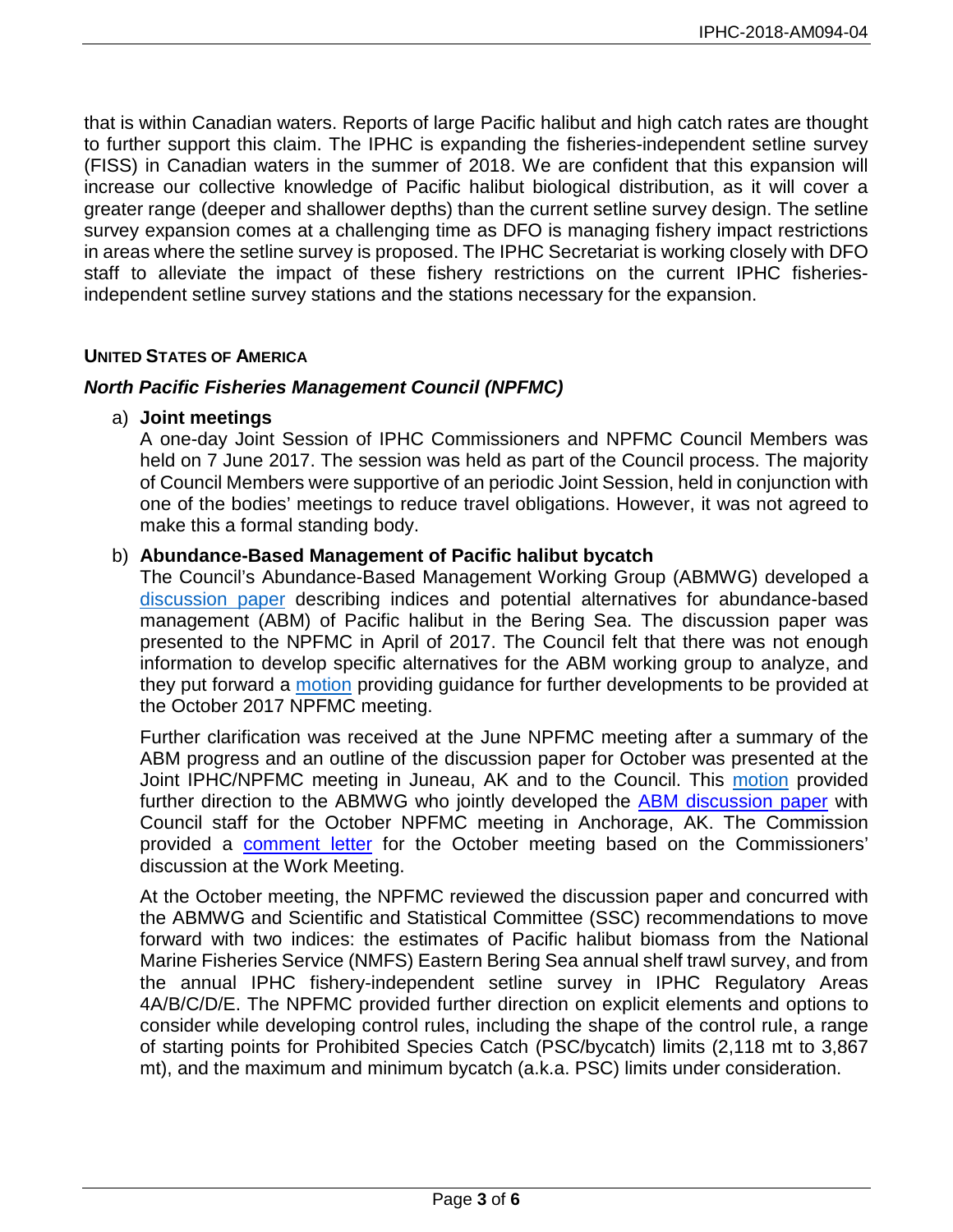# c) **Discard Mortality Rates of Pacific halibut bycatch**

The NPFMC's discard mortality rate (DMR) working group presented an update to the Groundfish Plan Teams in September 2017 on DMR calculations for use in 2018. This update summarised the DMRs estimated from data collected during the 2016 fisheries in Alaska and compared those results with DMRs applied for use in management during 2017. In addition, several minor issues with the method for calculating the 2017 DMRs for fisheries with low sampling rates or atypical fishing behaviour were reconciled. The Groundfish Plan Team recommended adopting these updates with no further changes, and the Council adopted the DMRs for 2018 and 2019.

### *Pacific Fisheries Management Council (PFMC)*

a) Regulatory Area 2A Catch Sharing Plans / IPHC data

The IPHC Secretariat collaborated with NMFS and State agencies to conduct in-season management of the various fisheries identified in the IPHC Regulatory Area 2A Catch Sharing Plan. Date and possession restrictions were adjusted in season among the various fisheries to meet identified fishery needs while attaining and remaining within the applicable catch limit. Estimates for 2017 will be presented during the IPHC's Annual Meeting Agenda Item 5 on fishery statistics (see paper IPHC-2018-AM094-05).

b) Commercial and Recreational Derby fisheries

The IPHC Secretariat submitted a letter to the PFMC recommending that the PFMC consider a move away from derby-style management for the directed commercial Pacific halibut fishery in IPHC's Regulatory Area 2A [\(Agenda Item G.1.a, Supplemental IPHC Letter 2, June 2017\)](http://www.pcouncil.org/wp-content/uploads/2017/06/G1a_Sup_IPHC_Ltr2_CommlDerbyFishery_Jun2017BB.pdf). The IPHC Secretariat noted concerns over safety and discards, as well as limitations on fishers and processor flexibility. At the PFMC's June 2017 meeting, the PFMC reviewed the IPHC's letter and heard further input from the PFMC's Groundfish Advisory Subpanel (GAP) regarding possible alternatives to the commercial derby fishery [\(Agenda Item G.1.b, Supplemental GAP](http://www.pcouncil.org/wp-content/uploads/2017/06/G1b_Sup_GAP_Rpt_Jun2017BB.pdf)  [Report, June 2017\)](http://www.pcouncil.org/wp-content/uploads/2017/06/G1b_Sup_GAP_Rpt_Jun2017BB.pdf). In response, the PFMC requested, and the IPHC Secretariat provided, examples of vessel fishing period limits for 1-week, 20-day, or 30-day seasons. The IPHC Secretariat noted these options mitigate, but do not fully address the concerns identified in the original IPHC letter and welcomes other suggestions or recommendations to improve the management of the directed commercial Pacific halibut fishery in IPHC Regulatory Area 2A. The options provided by the IPHC Secretariat were reviewed at the September PFMC meeting. Although no changes to the non-tribal directed Pacific halibut fishery were proposed, the PFMC asked the States and the IPHC to continue investigating options that would move the fishery away from a derby-style fishery. The Council reviewed the analysis and alternatives again in November 2017, with a view toward continuing the discussion during 2018 for possible changes in 2019. No changes were recommended for the 2018 fishery.

# **IPHC COMMUNICATIONS AND OUTREACH**

# *Report of Assessment and Research Activities (RARA)*

The annual IPHC [Report of Assessment and Research Activities \(RARA\)](http://iphc.int/library/documents/category/report-of-research-assessment-and-research-activities-rara) is intended to supply progress reports on current projects and monitoring that are underway at the International Pacific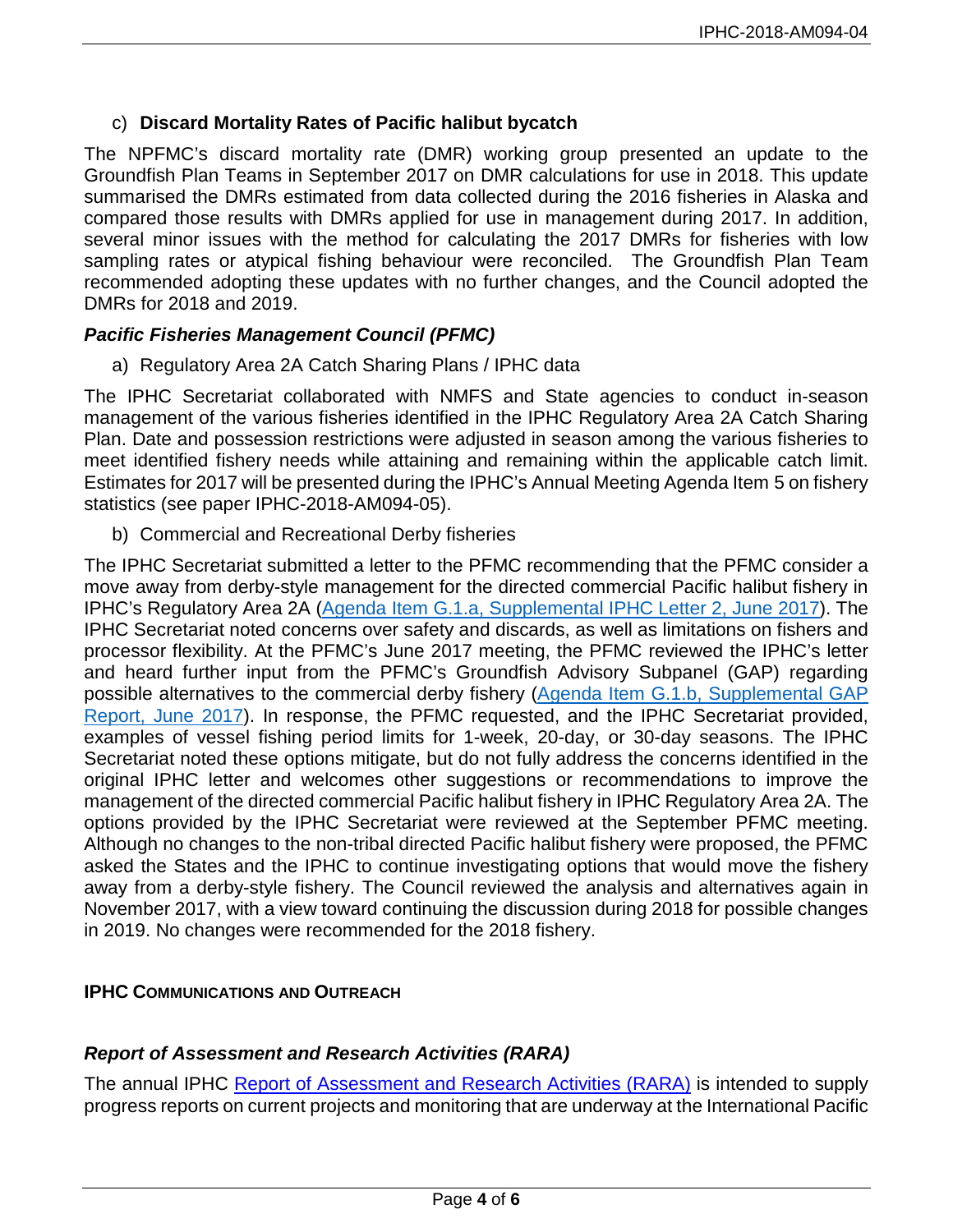Halibut Commission (IPHC). In past years, this document included fishery information, monitoring activities, stock assessment, and research reports about the previous year's activities. Many of the reports that have been routinely included in the past (e.g. the suite of stock assessment documents) are now provided as detailed papers for the Annual Meeting and as such, are listed and linked here with unique document numbers, e.g. IPHC-2018-AM094-01. This allows us to update our documents in real time as data become available ensuring that Commissioners and stakeholders have access to the most recent information possible for the decision-making process at the Annual Meeting. Continuing to be included in their entirety, are summaries of an expanded research effort that has taken place in the past year, as well as pieces of supporting information for the annual meeting documents now on the IPHC website. Over the coming year, much of the remaining RARA material will be integrated into the new IPHC [Science and Research](http://iphc.int/management/science-and-research) pages of the website, to be updated in near real-time, thus eliminating the need for future compendiums of this nature.

### *Annual Report*

The 2016 Annual Report is available for download from the IPHC website at the following link: [http://iphc.int/library/documents/category/annual-reports.](http://iphc.int/library/documents/category/annual-reports)

Previously, the IPHC Annual Report was published late in the following year, or even early in the subsequent year (13-14 months after the end of the year being reported on). Unfortunately, this decreased the utility of the report for user groups and led to confusion about the state of the fishery and resource, as well as the current decisions of the Commission.

In 2017, we undertook an accelerated production timeline for the IPHC 2016 Annual Report, which the IPHC Secretariat staff produced some six months ahead of schedule. It is our intention to further accelerate the 2017 Annual Report production process, thereby ensuring users of the report receive the summary information as close to the relevant year as possible. Your continued feedback on the content, format and presentation of the Annual Report is welcome.

### *Website* <http://iphc.int/>

Over the last six years the IPHC has undertaken two major website improvement projects that have been focused on technology refreshes, social media integration, and the creation of subsidiary body web pages.

The new website, launched on 15 December 2017 [\(http://iphc.int/\)](http://iphc.int/), is the culmination of a year long project by IPHC Secretariat staff which commenced on 15 September 2016, when the IPHC Secretariat chartered a website improvement team with members from the Seattle-based staff. The team's focus was on improving the distribution of public domain information. In November 2016, support for the team's efforts were enhanced by ensuring funding was available to hire a professional website designer.

In February 2017, the IPHC Secretariat entered into a partnership with Efelle Creative to redesign our website. Immediately after entering into the partnership with Efelle Creative, the team worked on the new website design for five months. In addition to the new design, the Seattle-based staff went through a full review of website content prior to publishing on our new website.